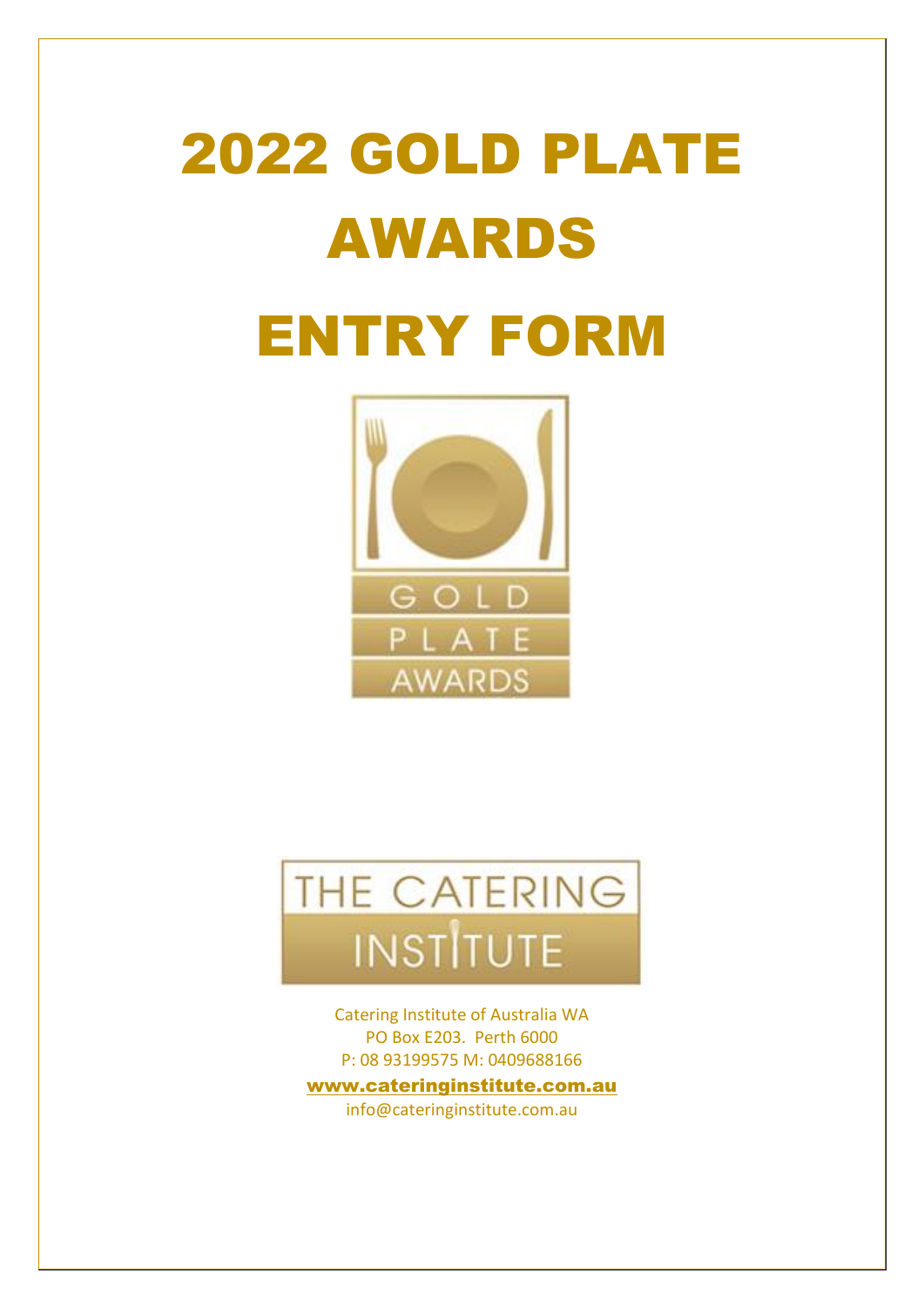# Welcome

The Gold Plate Awards is an annual awards program initiated by the Catering Institute of Australia (WA) to recognise and reward excellence in the hospitality industry throughout Western Australia. For over fifty illustrious years, the Awards have been a highlight of the Western Australia hospitality calendar. Synonymous with excellence, the awards program allows restaurants, cafes, venues and the like in Western Australia to showcase their culinary and hospitality skills.

Each year, a wide variety of restaurant and catering industry businesses (small and Large, new and established, formal and casual) participate in the The Gold Plate Awards, all striving to win the prestigious award in their chosen categories.

We invite you to participate in the 2022 Awards program and look forward to your involvement as we prepare for an exciting 55<sup>th</sup> year of The Gold Plate Awards in Western Australia.

# How to Get Involved

- $\div$  Talk to your team it's a great team program!
- ❖ Read through the attached Gold Plate entry form.
- ❖ Choose a category you would like to enter.
- ❖ Read through the description of the category to see what is required of your establishment when being judged.
- ❖ At this point, if you have any queries call Vicki from the Catering Institute of Australia (WA) on 93199575 or mobile 0409688166 for extra information if required.
- ❖ Fill in all relevant sections: A, B, D, E.
- ❖ Pay your entry fees Once payment is received in full you are eligible to be judged. If you are not a member you need to be one to access the reduced price.

# What Happens Next

- ❖ A judging form will be sent to you to brief your staff.
- ❖ If your establishment has achieved the required points you will progress to the next round of judging. This will be announced at the finalist awards at a cocktail party on the  $8<sup>th</sup>$  August 2022. TBC.
- ❖ The second round of judging commences.
- ❖ The result of the finals will determine who wins a prestigious Gold Plate Award. Winners will be announced at the Gold Plate Dinner presentation to be held later in the year.  $28<sup>th</sup>$  November 2022 at the Crown Ballroom. TBC.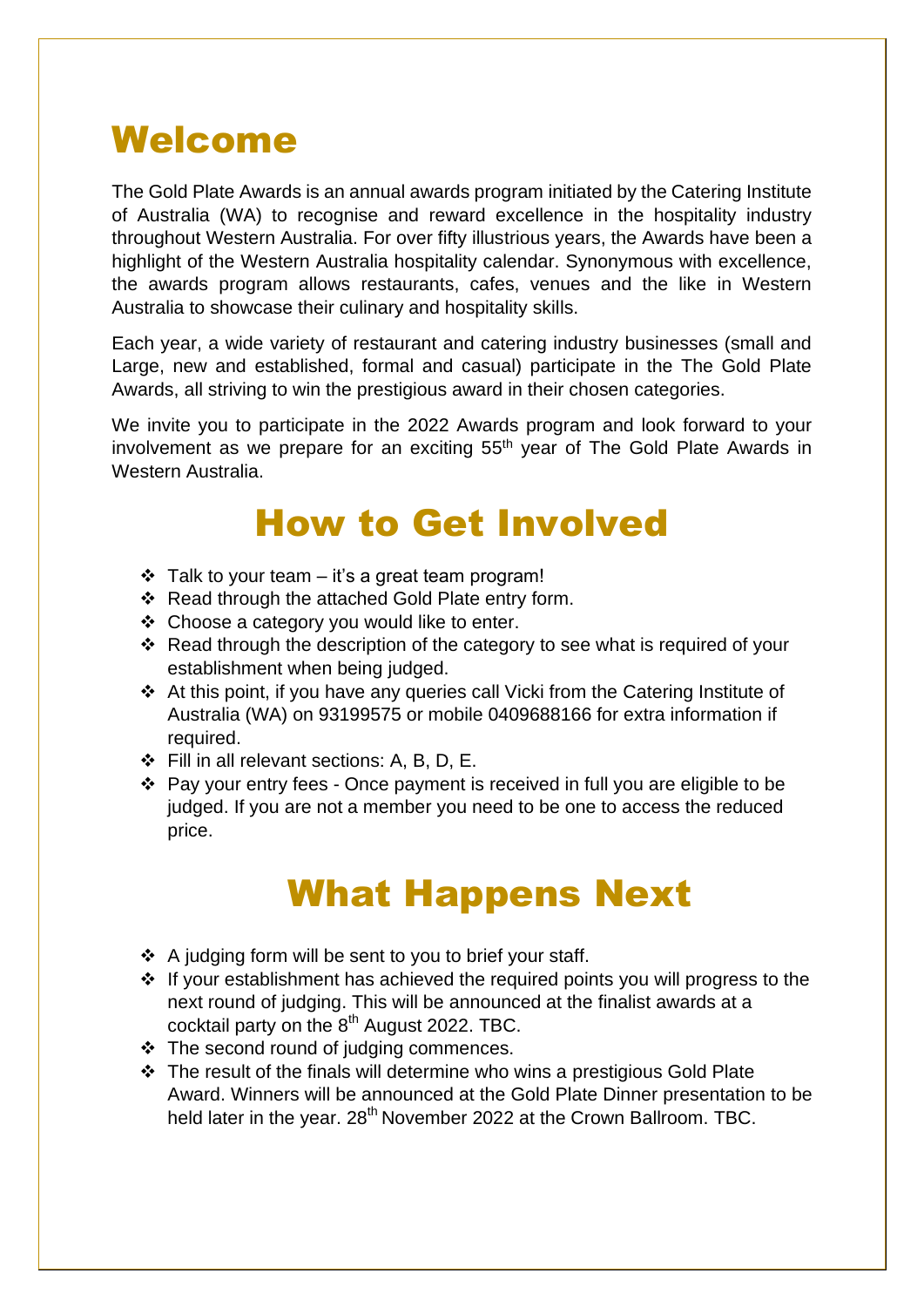# GOLD PLATE AWARDS OVERVIEW

*At the Catering Institute of Australia WA, we are here to help make the experience of being part of the Awards enjoyable, educational and rewarding to your business. Our aim through the program is to not only reward excellence in hospitality but drive consumers into your business through aligning your establishment with the 2022 Gold Plate Awards Program.* 

# *Please note:*

- $\triangleright$  All entrants have the opportunity to a free de-brief after the judging has been completed. It is the responsibility of the entrant to obtain a debrief via the CIA office.
- ➢ The Gold Plate Awards is an annual not-for-profit program conducted by the Catering Institute of Australia (WA). All entry fees contribute to the overall cost of judging, the assessment process and the cost of travel to all locations. A significant portion of the entry fees is returned to the entrant given all food and beverage is paid for by the judges throughout the judging process which in some cases is on multiple occasions. **All fees are tax deductible.**
- ➢ Point adjustments will be made to categories example: (wineries to eliminate any benefit for fully licensed wineries)
- ➢ Adjustments are made to unlicensed venue entering a general category for entrants not holding a liquor license, so no advantage is given example: Family category.
- ➢ *Category:* **Excellence in Health** all restaurants in every category are automatically entered into this award.
- ➢ **Wine List of the Year -** if you wish to be in this category, please forward your menu and wine list for judging. Judges may also nominate appropriate venues through the course of the competition.
- ➢ **Fresh Produce Award –** This award will be judged on using WA produce and the freshest of ingredients. Must reflect origin of the ingredients**.**
- ➢ **Chair of Judges Award. –** Innovative and up to the minute. Modern thinking and on trend service. Judge's nomination.

#### *The Catering Institute of Australia (WA) have the discretion to cancel or combine any category. You may enter more than one or multiple categories if appropriate. (Each entry will be judged separately)*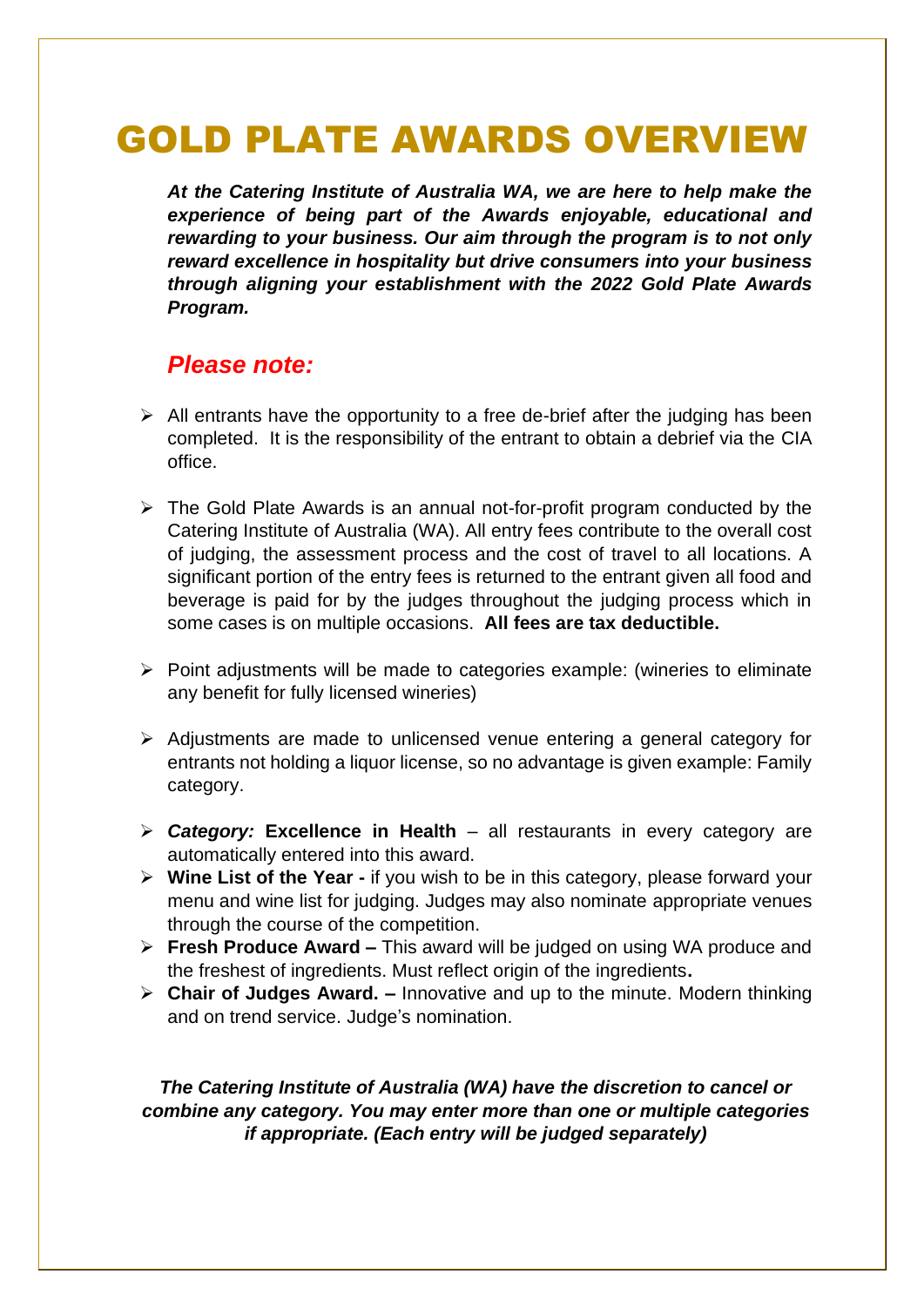# THE GOLD PLATE AWARDS CATEGORIES

| <b>NO</b>      | <b>CATEGORY</b>                                  | <b>DESCRIPTION</b>                                                                                                                                                                                                                                    | <b>JUDGING</b><br>FEE-<br><b>MEMBER</b> | <b>JUDGING</b><br>FEE-<br>(NON<br><b>MEMBER)</b> |
|----------------|--------------------------------------------------|-------------------------------------------------------------------------------------------------------------------------------------------------------------------------------------------------------------------------------------------------------|-----------------------------------------|--------------------------------------------------|
| $\mathbf{1}$   | <b>Formal</b><br>Contemporary                    | This section is for all fine dining restaurants.<br>Should display a high level of service and high<br>standard tableware and accessories. Full table<br>service will apply. Only venues with a full<br>license may enter.                            | \$699.00                                | \$749.00                                         |
| $\overline{2}$ | <b>Licensed Dining</b><br><b>Metro</b>           | This category covers all A la carte styles of<br>licensed dining and will attract<br>different<br>formal<br>those<br>entering<br>restaurants<br>to<br>contempory. Full table service will apply. Only<br>venues with full license may enter.          | \$685.00                                | \$735.00                                         |
| 3              | <b>Licensed Dining</b><br><b>Regional</b>        | This category covers all A la carte styles of<br>licensed dining and will attract<br>different<br>those<br>formal<br>restaurants<br>to<br>entering<br>contempory. Full table service will apply. Only<br>venues with full license may enter.          | \$685.00                                | \$735.00                                         |
| $\overline{4}$ | <b>Licensed casual</b><br><b>Dining-Metro</b>    | A la carte with more relaxed service. This<br>category covers all styles of licensed casual<br>dining. Only venues with a full license may<br>enter.                                                                                                  | \$585.00                                | \$635.00                                         |
| 5              | <b>Licensed Casual</b><br><b>Dining Regional</b> | A la carte with more relaxed service. This<br>category covers all styles of licensed casual<br>dining. Only venues with a full license may<br>enter.                                                                                                  | \$585.00                                | \$635.00                                         |
| 6              | <b>Licensed Cafe</b>                             | A café style cuisine in relaxed surroundings.<br>Must offer table service. With an appropriate<br>menu.                                                                                                                                               | \$455.00                                | \$505.00                                         |
| $\overline{7}$ | <b>Unlicensed Café</b>                           | A la carte or counter service in an unlicensed<br>premise. A more relaxed service. Must deliver<br>meals to table.                                                                                                                                    | \$455.00                                | \$505.00                                         |
| 8              | <b>Restaurant within</b><br>a Tavern/Pub         | A dining area which complements the<br>tavern/pub establishment and must offer table<br>service. Must hold an appropriate license.<br>Counter ordering acceptable but must deliver<br>meals to table.                                                 | \$455.00                                | \$505.00                                         |
| 9              | Restaurant/Café<br>with in a Winery              | This category is for cafes and restaurants within<br>a winery showcasing a range of wines from that<br>winery and food suitable for lunch and/or dinner.<br>Wineries with full licenses - points will be<br>adjusted to ensure no advantage is given. | \$485.00                                | \$535.00                                         |
| 10             | <b>Best Brewery</b>                              | This category is for breweries showcasing a<br>range of beers/ciders from that brewery and<br>food suitable for lunch and/or dinner. Can offer<br>small plates or more generous meals.                                                                | \$485.00                                | \$535.00                                         |
| 11             | <b>Modern Australian</b><br><b>Dining</b>        | Cuisine that offers an electric menu where<br>dishes such as bangers and mash sit side by<br>side with pasta, menu should reflect theming<br>pot of Australian cultures. More relaxed service.                                                        | \$585.00                                | \$635.00                                         |
| 12             | <b>European/Mediterr</b><br>anean Dining         | Traditionally regarded "Mediterranean" cuisine,<br>licensed or unlicensed premises may enter.<br>Points will be adjusted for unlicensed.                                                                                                              | \$455.00                                | \$505.00                                         |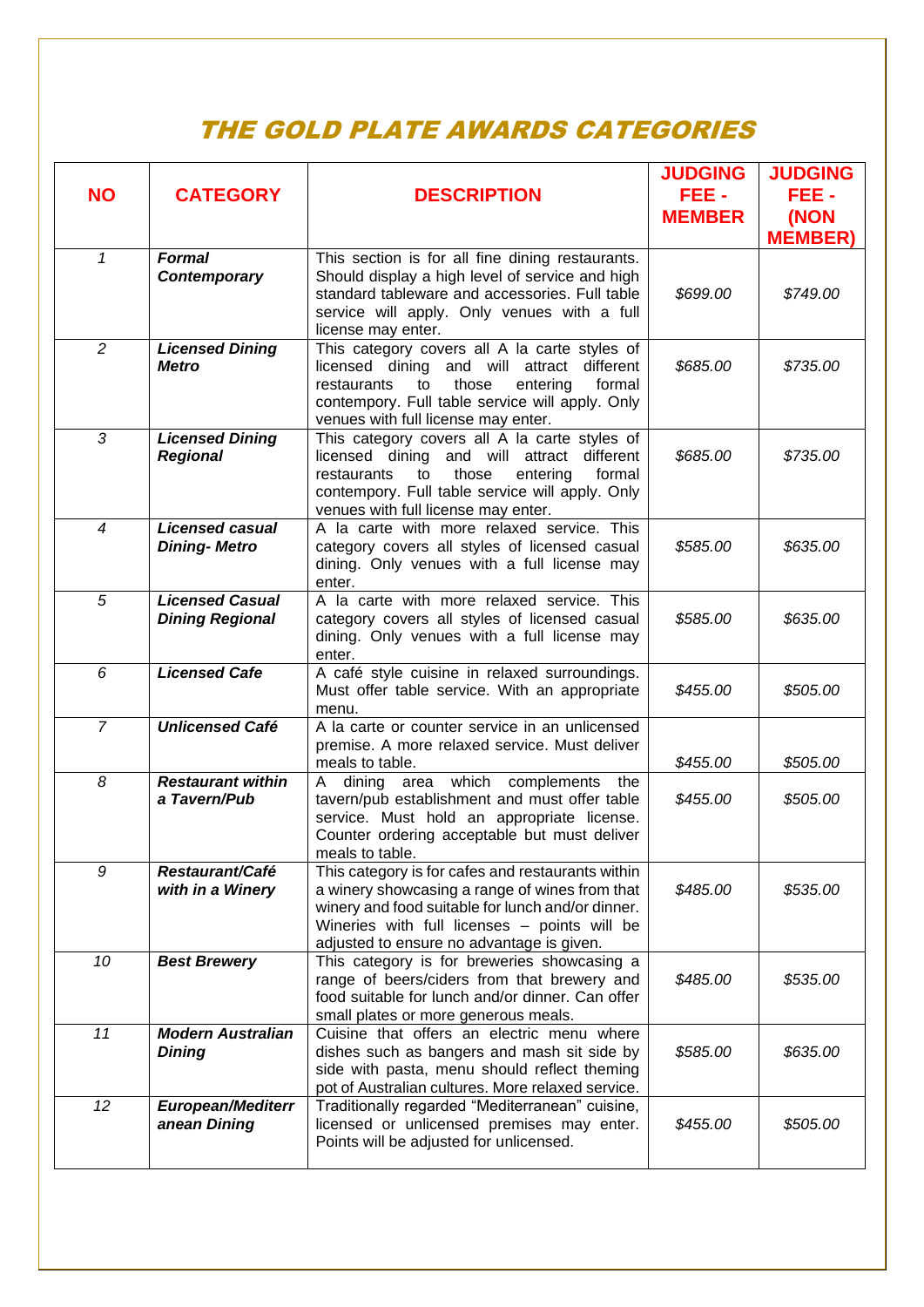| 13 | Turkey,<br>Moroccan, Lebanese,<br>African etc. | A la carte with more relaxed service. A<br>traditional menus from these exotic cuisines.<br>This category covers all styles of licensed and<br>unlicensed casual dining. Points will<br>be<br>adjusted for unlicensed.                                                                                                                                       | \$455.00 | \$505.00 |
|----|------------------------------------------------|--------------------------------------------------------------------------------------------------------------------------------------------------------------------------------------------------------------------------------------------------------------------------------------------------------------------------------------------------------------|----------|----------|
| 14 | <b>Licensed Indian</b>                         | All licensed Indian restaurants offering full<br>service<br>If not enough entries in this category, it will be<br>combined with Asian.                                                                                                                                                                                                                       | \$485.00 | \$535.00 |
| 15 | <b>Licensed Chinese</b>                        | All licensed Chinese restaurant offering full<br>service. If not enough entries, this category will<br>be combined with the Asian category.                                                                                                                                                                                                                  | \$485.00 | \$535.00 |
| 16 | <b>Licensed Asian</b>                          | All licensed Asian restaurants offering full<br>service not covered by Chinese/Indian. Can<br>include Japanese, Thai, Vietnamese, Malay<br>and Korean offering full service.                                                                                                                                                                                 | \$485.00 | \$535.00 |
| 17 | <b>Unlicensed Asian</b>                        | All unlicensed Asian restaurants including,<br>Chinese, Vietnamese, Thai, Japanese, Indian,<br>Malay and Korean offer full service.                                                                                                                                                                                                                          | \$485.00 | \$535.00 |
| 18 | <b>New Wave Dining</b>                         | Open to a more casual style dining with a<br>modern edge. The establishment will offer<br>innovative dining solutions to customers with<br>limited time. Delivery to Table required.<br>attract Cafes/restaurants within a<br>should<br>shopping complex or self standing.                                                                                   | \$455.00 | \$505.00 |
| 19 | <b>Seafood Dining</b>                          | This category is for restaurants specialling in<br>Seafood as the main menu item. Restaurants<br>must have at least 55% seafood as the main<br>ingredient to enter this category. Points will be<br>adjusted for unlicensed.                                                                                                                                 | \$695.00 | \$745.00 |
| 20 | <b>Best Pizza</b>                              | Open to all establishments that service good<br>value pizza and a good range of Pizza's. Can<br>be licensed or unlicensed. A la carte and<br>counter ordering both accepted. Offering table<br>service. Points will be adjusted for unlicensed.                                                                                                              | \$250.00 | \$300.00 |
| 21 | <b>Coffee Shop</b>                             | A traditional coffee shop, offering light meals.<br>Food must be delivered to table.                                                                                                                                                                                                                                                                         | \$290.00 | \$340.00 |
| 22 | <b>High Tea</b>                                | For restaurants that offer a traditional high tea<br>menu, limited hours of trading can apply. Points<br>will be adjusted for unlicensed.                                                                                                                                                                                                                    | \$200.00 | \$250.00 |
| 23 | <b>Family Dining</b>                           | For restaurants that offer and promote cuisine<br>styles, amenities and facility suitable for family<br>dining. The menu must offer family "value for<br>money "with a dedicated children's menu that<br>provides a selection of health options. The<br>restaurant needs to show they are promoting<br>healthy food to children using innovative<br>methods. | \$395.00 | \$445.00 |
| 24 | <b>Steak house/BBQ</b><br>or Grill             | For restaurants that specialises in steak and<br>meat dishes. Must feature 55% main course<br>white or red meat. Relaxed service and best<br>steak in town. Points will be adjusted for<br>unlicensed.                                                                                                                                                       | \$485.00 | \$535.00 |
| 25 | <b>Breakfast</b>                               | Open to all establishments offering a breakfast<br>menu as part of their service. A la carte and<br>counter ordering both accepted. Food must be<br>delivered to table.                                                                                                                                                                                      | \$310.00 | \$360.00 |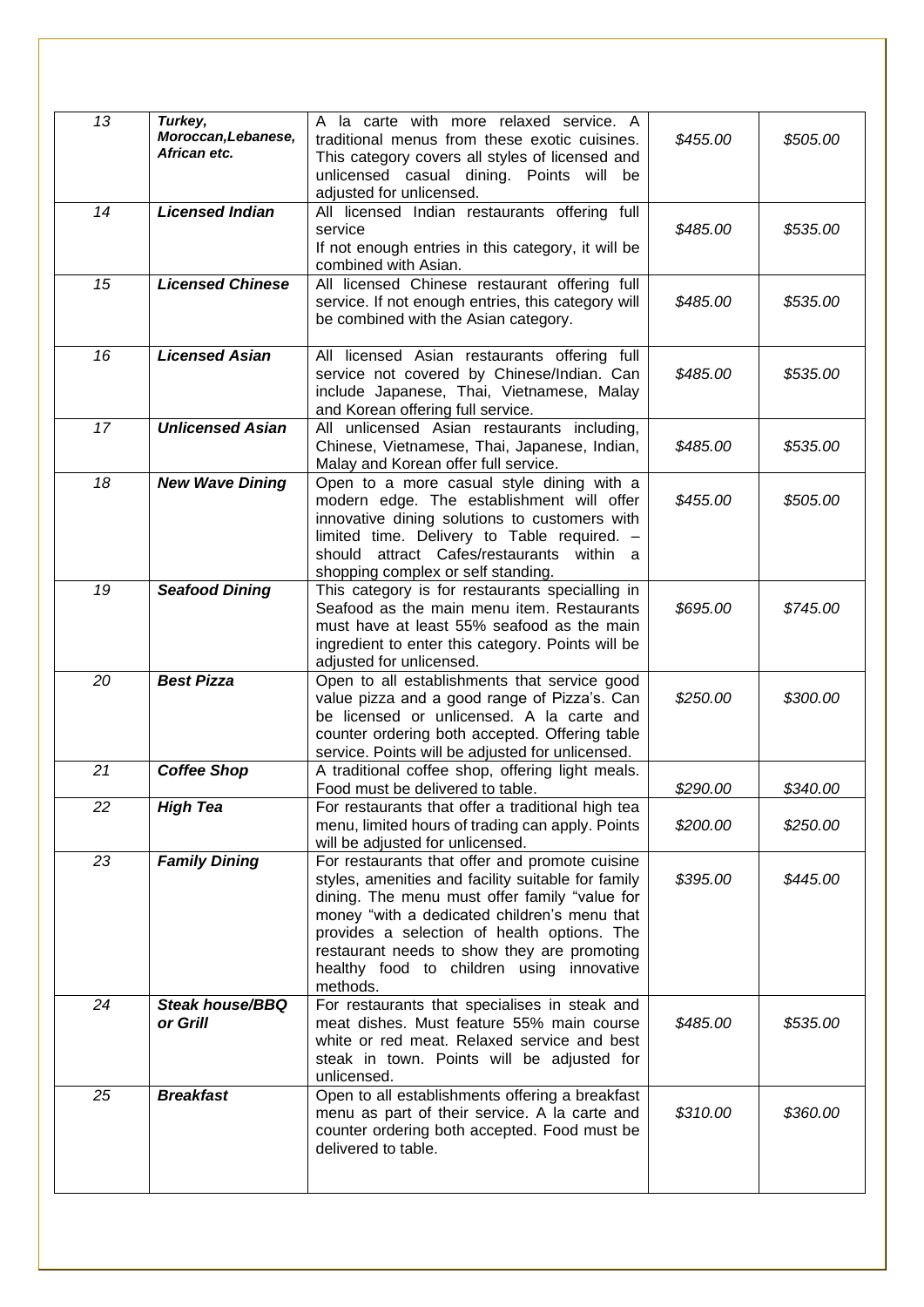| 26 | Tapas/small bar                                                                                                         | This category is open to any restaurant or small<br>bar with food service offering tapas/shared<br>plates. Must offer table service.                                                                                                                                                                                                                                                                                                                                                                   | \$455.00                                                                                                                                  | \$505.00                                                                                                                    |
|----|-------------------------------------------------------------------------------------------------------------------------|--------------------------------------------------------------------------------------------------------------------------------------------------------------------------------------------------------------------------------------------------------------------------------------------------------------------------------------------------------------------------------------------------------------------------------------------------------------------------------------------------------|-------------------------------------------------------------------------------------------------------------------------------------------|-----------------------------------------------------------------------------------------------------------------------------|
| 27 | <b>New Restaurant-</b><br>include Category<br>you wish to judge<br>on.<br>Any queries,<br>please contact the<br>office. | <b>New</b><br>Open to all new restaurants that have been<br>open for less than 18 months from the close of<br>Gold Plate entries this year eg. September<br>2020.<br><b>Renovated</b><br>Renovated entries do not have to have a<br>change of ownership, may be within an existing<br>building - must demonstrate that it has been<br>closed for a period of not less than 6 months<br>with a new concept and staff changes.                                                                           | Entry fee into<br>this category<br>is based on<br>primary<br>the<br>category fee.<br>Example:<br>\$535.00<br>Refer to entry<br>form.      | Entry fee into<br>this category<br>is based on<br>the primary<br>category fee.<br>Example:<br>Best<br><b>Brewery</b>        |
|    |                                                                                                                         | Both will comply with the relevant judging rules<br>for their style of restaurant. Entrant to select<br>their most appropriate category listed here to<br>determine the entry fee. Please advise date of<br>opening. Can be a completely new concept<br>within an existing building.                                                                                                                                                                                                                   |                                                                                                                                           |                                                                                                                             |
| 28 | <b>Tourism</b><br><b>Restaurant</b>                                                                                     | This category is based on a restaurant that<br>services the tourist industry and is located in a<br>tourism area. The use of local produce and wine<br>(if applicable) is part of the judging criteria.<br>Entrant to select the most appropriate category<br>listed here to determine their full entry fee.<br>Note: Tourism categories will show some<br>evidence on site in reference to tourist i.e. local<br>guide. Newspapers or brochures (judges will<br>note) Web Site, must reflect tourism. | Entry fee into<br>this category<br>is based on<br>the<br>primary<br>category fee.<br>Example:<br>\$535.00<br>Refer to your<br>entry form. | Entry fee into<br>this category<br>is based on<br>the primary<br>category fee.<br>Example:<br><b>Best</b><br><b>Brewery</b> |
| 29 | <b>Venue Caterers</b><br>Award                                                                                          | This category is for all Venue Caterers catering<br>within their own contracted premises. This<br>category will be judged on events/functions in<br>which they are responsible for supplying food<br>and beverage.                                                                                                                                                                                                                                                                                     | \$395.00                                                                                                                                  | \$445.00                                                                                                                    |

#### JUDGES NOMINATED AWARDS

| 30 | <b>Excellence</b><br>in health                          | All restaurants in every category are automatically<br>entered into this Award. The Gold Plate Judging<br>form contain up to 60 points, which are used for<br>selecting restaurants in this category. All entries<br>are judged for this award.                                                                  | No.<br>entry<br>fee | No entry fee |
|----|---------------------------------------------------------|------------------------------------------------------------------------------------------------------------------------------------------------------------------------------------------------------------------------------------------------------------------------------------------------------------------|---------------------|--------------|
| 31 | <b>Wine list</b><br>of the Year                         | This award will be judged in conjunction with the<br>gold Plate Awards Judging criteria. The Award will<br>be open to all Fully licensed restaurants. Only<br>those entering the Gold Plate Awards will be<br>eligible for this award. If you wish to be in this<br>category, Please forward menu and wine list. | No.<br>entry<br>fee | No entry fee |
| 32 | Fresh<br><b>Produce</b><br>Award                        | This award will be judged on using WA Produce<br>and the freshest of ingredients. Must reflect origin<br>of ingredients.                                                                                                                                                                                         | No.<br>entry<br>fee | No entry fee |
| 33 | Chair of<br><b>Judges</b><br><b>Innovation</b><br>Award | Innovative and up to the minute. Modern thinking<br>and on trend service. Judge's nomination.                                                                                                                                                                                                                    | No.<br>entry<br>fee | No entry fee |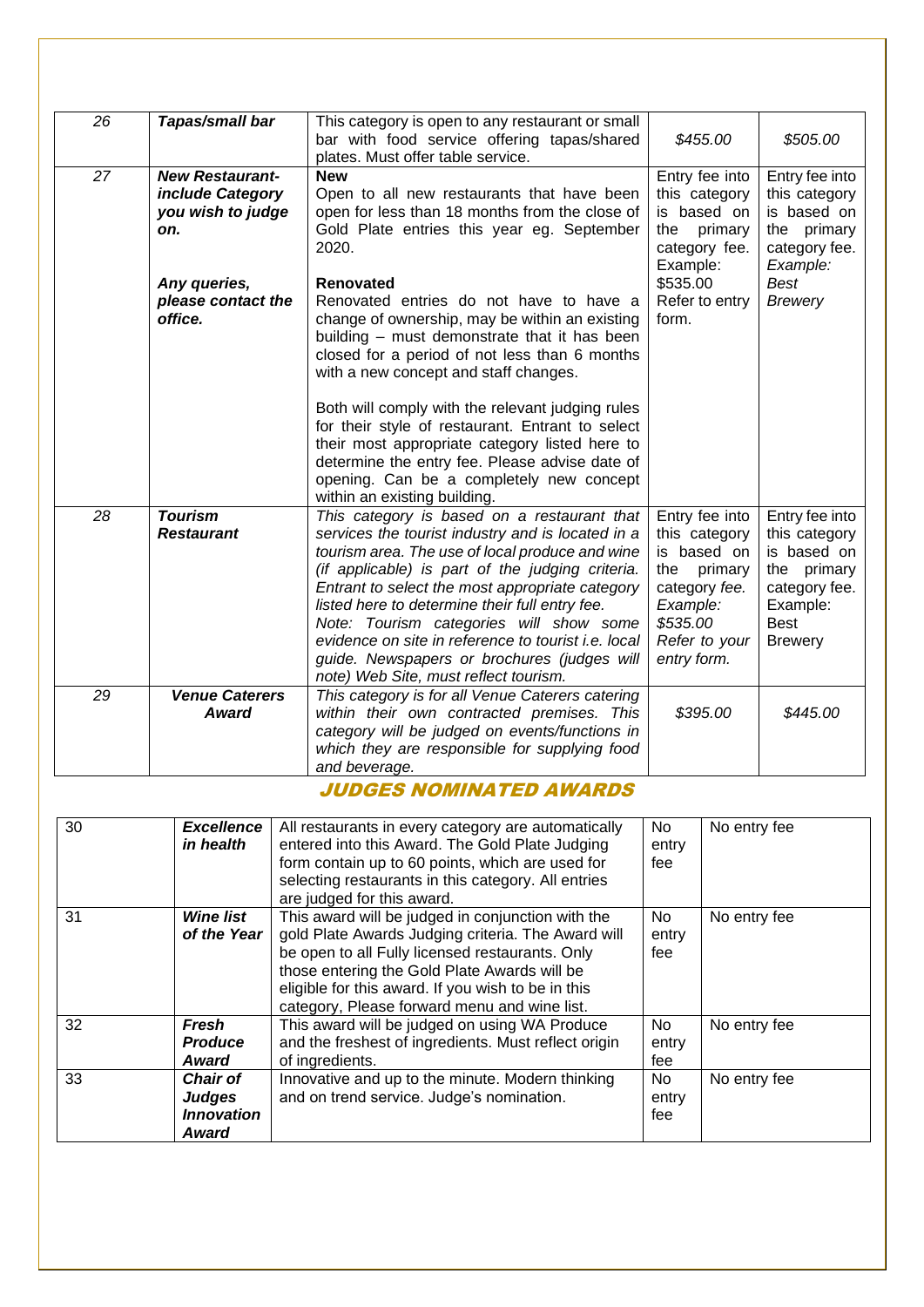#### **GOLD PLATE AWARDS ENTRY FORM: PART A**

**Please tick the appropriate box for the category you wish to enter. You may enter more than one category if appropriate. (Each entry will be judged separately).**

#### *Member's price is only applicable to those entrants who have a 'FULLY PAID' 2022 business level membership.*

| <b>No</b>                                                                     | <b>Primary Categories</b>                                                     | <b>Judging Fee -</b> | <b>Tick</b> | Judging Fee -    | <b>Tick</b> |
|-------------------------------------------------------------------------------|-------------------------------------------------------------------------------|----------------------|-------------|------------------|-------------|
|                                                                               |                                                                               | <b>Member</b>        |             | non member       |             |
| 1                                                                             | <b>Formal Contemporary</b>                                                    |                      |             |                  |             |
| $\overline{\mathbf{2}}$                                                       | <b>Licensed Dining Metro</b>                                                  | \$                   |             | \$               |             |
| 3                                                                             | <b>Licensed Dining Regional</b>                                               | \$                   |             | \$               |             |
| $\overline{\mathbf{4}}$                                                       | Licensed casual Dining- Metro                                                 | \$                   |             | \$               |             |
| 5                                                                             | <b>Licensed Casual Dining Regional</b>                                        | \$                   |             |                  |             |
| 6                                                                             | Licensed Café                                                                 |                      |             | \$               |             |
| $\overline{7}$                                                                | Unlicensed Café                                                               | \$                   |             | \$               |             |
| 8                                                                             | Restaurant within a Tavern/Pub                                                | \$                   |             |                  |             |
| 9                                                                             | Restaurant/Café with in a Winery                                              | \$                   |             | \$               |             |
| 10                                                                            | <b>Best Brewery</b>                                                           | \$                   |             | \$               |             |
| 11                                                                            | Modern Australian Dining                                                      | \$                   |             | S                |             |
| 12                                                                            | European/Mediterranean Dining                                                 | \$                   |             | \$               |             |
| 13                                                                            | Turkey, Lebanese, African etc.                                                | \$                   |             | \$               |             |
| 14                                                                            | Licensed Indian                                                               |                      |             |                  |             |
| 15                                                                            | <b>Licensed Chinese</b>                                                       | \$                   |             | \$               |             |
| 16                                                                            | <b>Licensed Asian</b>                                                         | \$                   |             | S                |             |
| 17                                                                            | <b>Unlicensed Asian</b>                                                       | \$                   |             | \$               |             |
| 18                                                                            | New Wave Dining                                                               | \$                   |             | \$               |             |
| $\overline{19}$                                                               | Seafood Dining                                                                | \$                   |             |                  |             |
| 20                                                                            | <b>Best Pizza</b>                                                             | \$                   |             | \$               |             |
| 21                                                                            | Coffee Shop                                                                   | \$                   |             | \$               |             |
| 22                                                                            | <b>High Tea</b>                                                               | \$                   |             | \$               |             |
| 23                                                                            | <b>Family Dining</b>                                                          | \$                   |             | \$               |             |
| 24                                                                            | Steak house/BBQ or Grill                                                      | \$                   |             | \$               |             |
| 25                                                                            | <b>Breakfast</b>                                                              | \$                   |             | S                |             |
| 26                                                                            | Tapas/small bar                                                               | \$                   |             | Ś                |             |
| PLEASE NOTE - THE COST TO ENTER THE FOLLOWING CATEGORIES IS EQUAL TO THE COST |                                                                               |                      |             |                  |             |
|                                                                               | OF THE PRIMARY CATEGORY YOU NOMINATE TO BE JUDGED IN AND IS AN ADDITIONAL FEE |                      |             |                  |             |
| 27                                                                            | New Restaurant                                                                | \$                   |             |                  |             |
| 28                                                                            | <b>Tourism Restaurant</b>                                                     | \$                   |             | $\boldsymbol{s}$ |             |
| 29                                                                            | Venue Caterers Award                                                          | \$                   |             | \$               |             |
|                                                                               | <b>TOTAL:</b>                                                                 | \$                   |             | \$               |             |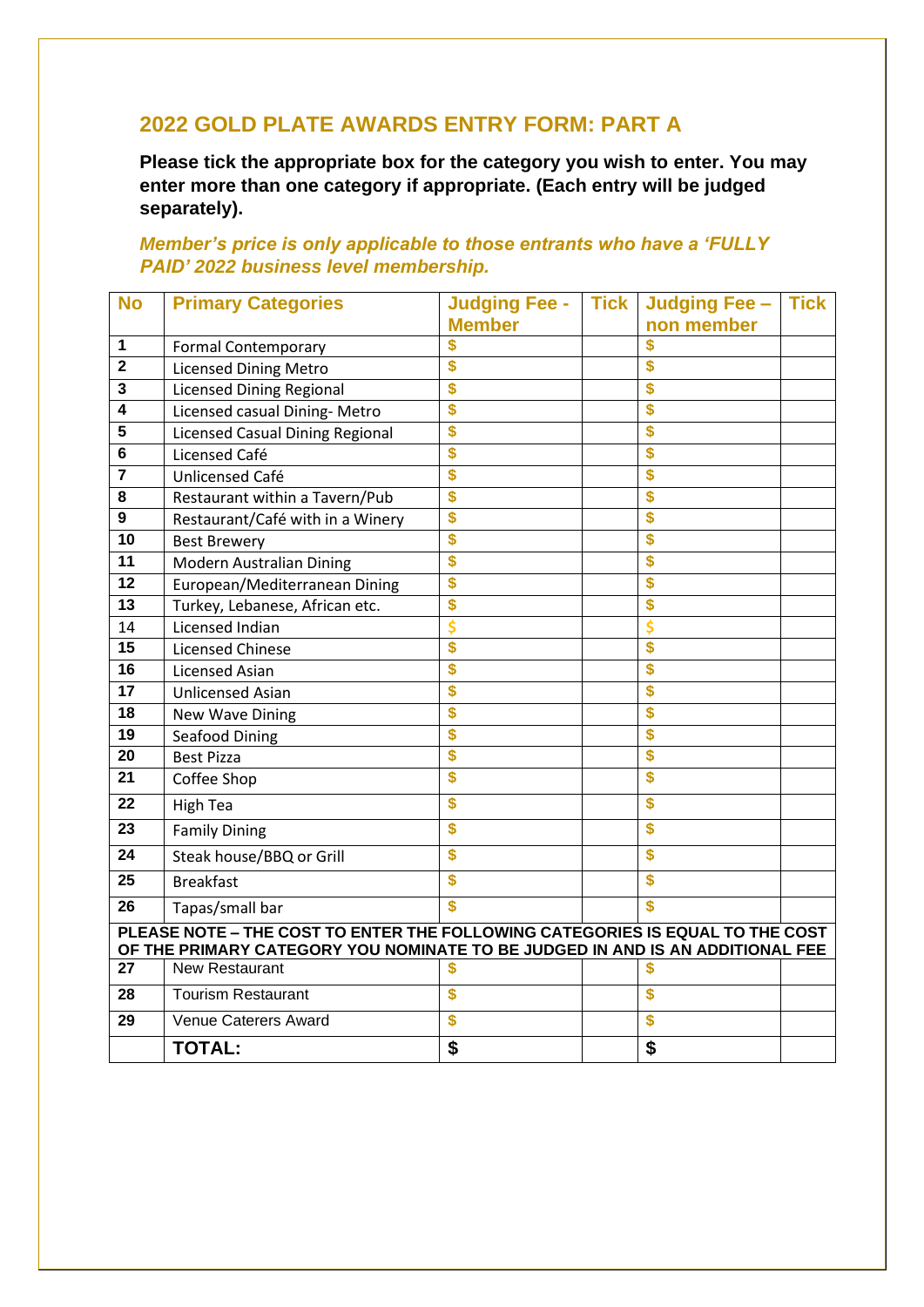# **2022 Gold Plate Awards Entry Form: Part B**

#### **''The Food Safety Standards apply to all food businesses in Western Australia''**

**The Gold Plate committee have an expectation that any food business considering applying for any award recognising excellence in the food industry would be able to demonstrate good management of food safety risks. At a minimum this would translate to the food business being able to demonstrate:-**

- 1. The relevant regulatory authority has been notified of all food handling activities undertaken by the food business, any registrations are current and there are no outstanding fees:
- 2. The food business has not been issued with any formal Food Act 2008 orders from their relevant regulatory authority in the last 12 months:
- 3. The food business proprietor is confident all staff possess appropriate food safety skills and knowledge commensurate with their food handling tasks:
- 4. Appropriate procedures are in place to ensure all food received by the business is safe, suitable and able to be traced back to the supplier.
- 5. Food storage practices ensure food is protected from contamination at all times and no environmental conditions will adversely affect the safety and suitability of the food:
- 6. Food is processed within defined acceptable food safety limits (i.e. time/temperature constraints for potentially hazardous food received, stored, prepared and served by the business:
- 7. All practicable measures are taken to prevent the entry of pests into the business premises (i.e. a pest control program is in place):
- 8. The business premises are maintained in a clean and sanitary condition at all times and a cleaning schedule exists: and follow the **COVID RULES.**
- 9. All food handlers apply safe food hygiene practices when handling food and comply with the legal requirements relating to the exclusion of food handlers from the preparation of foods when suffering from a food-borne disease.

Please be aware, should your business be selected as a finalist, verification of the above may be needed. This will involve either a Department of Health authorised officer (Food Safety Officer) visiting your business premises or contact being made to the relevant food safety person.

Name of Business: **We are all that the set of Business:**  $\blacksquare$ 

Signature: \_\_\_\_\_\_\_\_\_\_\_\_\_\_\_\_\_\_\_\_\_\_\_\_\_\_\_\_\_\_\_\_\_ Date: \_\_\_\_\_\_\_\_\_\_\_\_\_\_\_\_\_\_\_\_

### 2022 CATERING INSTITUTE MEMBERSHIP PART C.

If you would like to take advantage of the member discount available to all categories and are either not a current member or have not yet renewed your membership, please contact Vicki Mayell on 0409688166 or, email info@cateringinstitute.com.au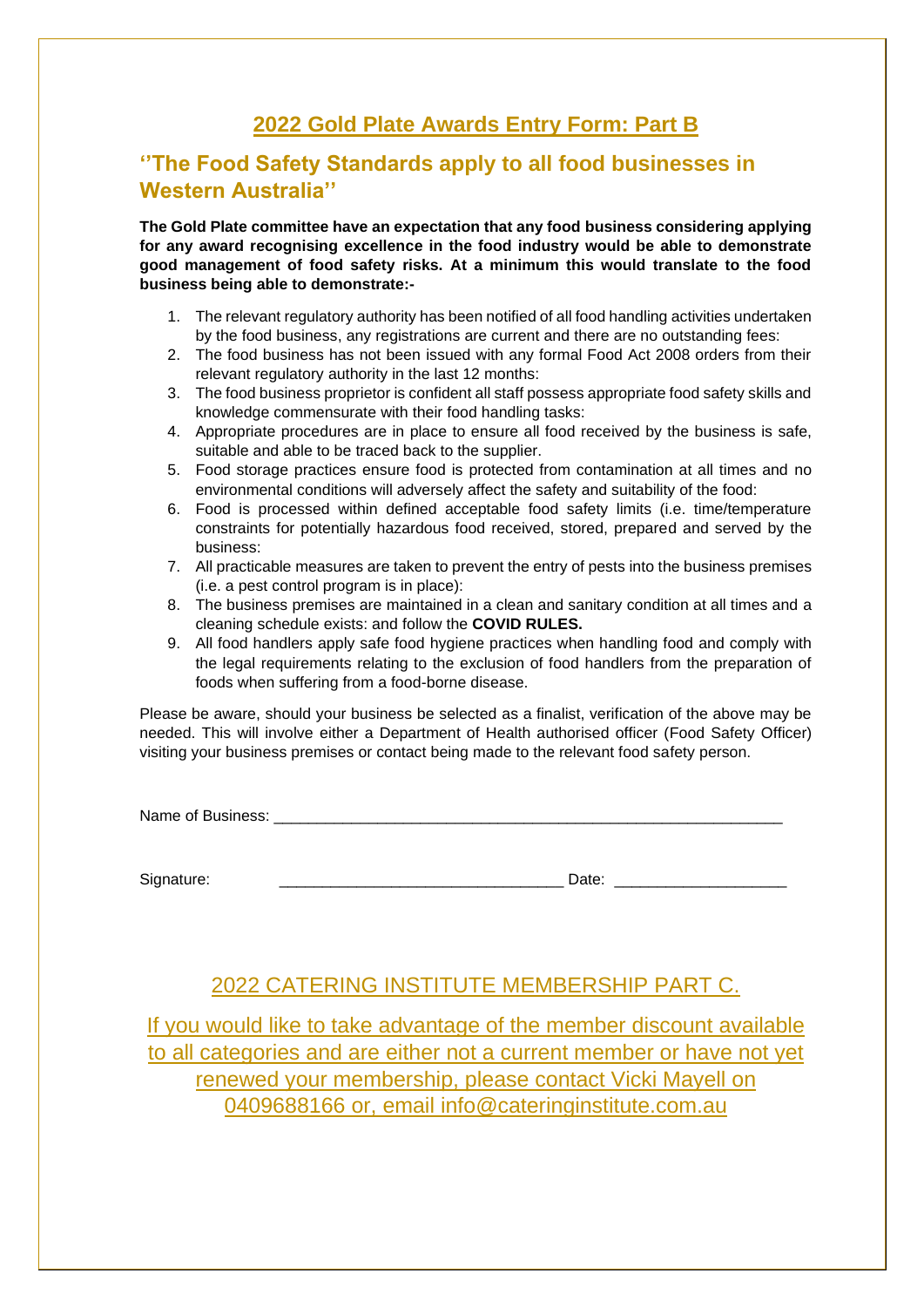|--|

### 2022 GOLD PLATE AWARDS ENTRY FORM: PART D.

| Please state if you are licensed? Yes and No                                                                     |
|------------------------------------------------------------------------------------------------------------------|
| (Winery please tick if you are fully licensed or have a producers license only)                                  |
| I agree for my/our details to be released to sponsors of the Gold Plate: Yes $\Box$ No $\Box$                    |
| I agree to abide by the rules and condition of the Gold Plate Awards detailed by the committee.                  |
|                                                                                                                  |
| PAYMENT DETAILS: PART E.                                                                                         |
| <b>Credit Card</b> *A 1.5% (GST inclusive) processing fee applies to all credit card                             |
| <u>payments – please print clearly</u>                                                                           |
| Card Type: MasterCard $\Box$ Visa $\Box$ - We do not accept American Express!                                    |
|                                                                                                                  |
| Security Code: _______________ Expiry: _____________ Amount Paid: ______________                                 |
|                                                                                                                  |
| <b>Direct Deposit</b>                                                                                            |
| To the following bank account: Please use the name of your establishment as a reference on your<br>transactions. |
| > Account Name: Catering Institute of Australia (WA)<br>▶ Westpac Bank - BSB: 036-000 Account No: 690851         |
| *A receipted tax invoice will be sent on request.                                                                |
|                                                                                                                  |

Please address to: Catering Institute of Australia (WA), Post Office Box, E203, Perth 6000

\*Member price is only applicable to those entrants who have a "FULLY PAID" 2022 BUSINESS LEVEL MEMBERSHIP.